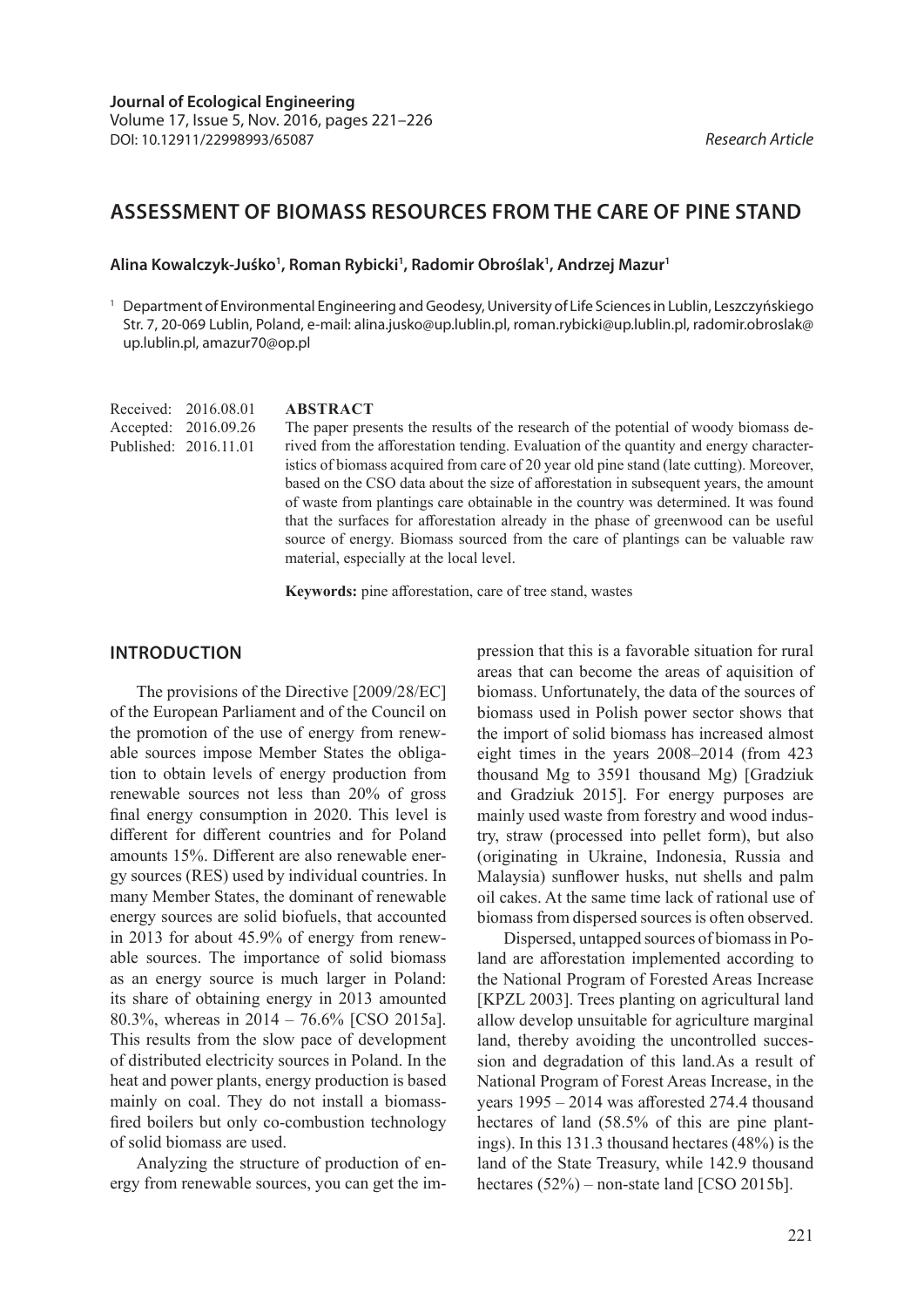As an integral part of the landscape, forest performs different functions (production, ecological and social). In order to improve its resilience and value in use, human (a forester) activity is also necessary. By using a knowledge of nature foresters manage forests and tending them. Under the concept of tending of forest, you must understand all the treatments (mainly various types of cutting and thinning) performed since inception growing up to maturity [Szymański 2000, Murat 2002].

Production of waste classified as waste from forestry with the code 02 01 07 [Dz. U. poz 1923] is inextricably linked with the tending of forest stand. Sometimes, especially in the first two phases of development (growing and greenwood) these are wastes of very low suitability as wood raw material [Gorzelak et all. 2001] but these may be a valuable energy resource.

The aim of the study is to evaluate the merits of acquiring waste from tending pine stand being in the phase of greenwood (late cutting and brushing) and use them as an energy source. The amount of waste obtained from unit area, their energy value and the amount of waste possible to obtain in the country (based on CSO data about the size of afforestation on each year) were analyzed.

#### **MATERIAL AND METHODS**

The research material was the waste from tending of pine forest stand planted in 1992. It is a private forest. Land plot (plot number 335 – Fig. 1) is located in the village of Brzeziny (Stężyca commune, Ryki district, Lublin Voivodeship). The ground on which planting were made is soil Class VI with the granulometric composition of fine loose sand (91% sand, 8% dust and 1% clay), with very acidic pH value ( $pH = 3.73$  KCl), low phosphorus and potassium content ( $P_2O_5 - 9.5$  mg/100g, K<sub>2</sub>O – 6.7 mg/100g) and very low content of magnesium  $(Mg - 1.7 \text{ mg}/100g)$ . Forest currently is in the phase of greenwood (phase of growing was completed). Improvement cutting and brashing were carried out by the forest owner at the end of March 2013. According to the phase of forest stand development (Fig. 2a) such operations are called late cutting.

Test specimens (wastes not developed by the farmer – Fig. 2b) was collected from three surfaces with dimensions 10×10 meters. Obtained results were expressed per 1 hectare. After collecting, the material has been shredded (Fig. 2c) on a wood splitter (constructed by the farmer – no symbol of the machine) and weighed (with the accuracy of 0.01 kg) on the hanging scales AXIS B 30. Subsequently, samples were taken for laboratory analysis – measurement of humidity, gross calorific value (GCV) and ash content. The humidity test of waste was carried out by using the weight method based on PN-93/Z-15008/02. Measuring the GCV, and calculating the net calorific value (NCV) of the waste were based on the PN-EN 14918: 2010. The process involves complete combustion of the sample of waste in pure



**Figure 1.** Surfaces of sampling for testing – plot No. 335, N:51º37'44,59'', E:21º50'45,36'' (based on geoportal.gov.pl)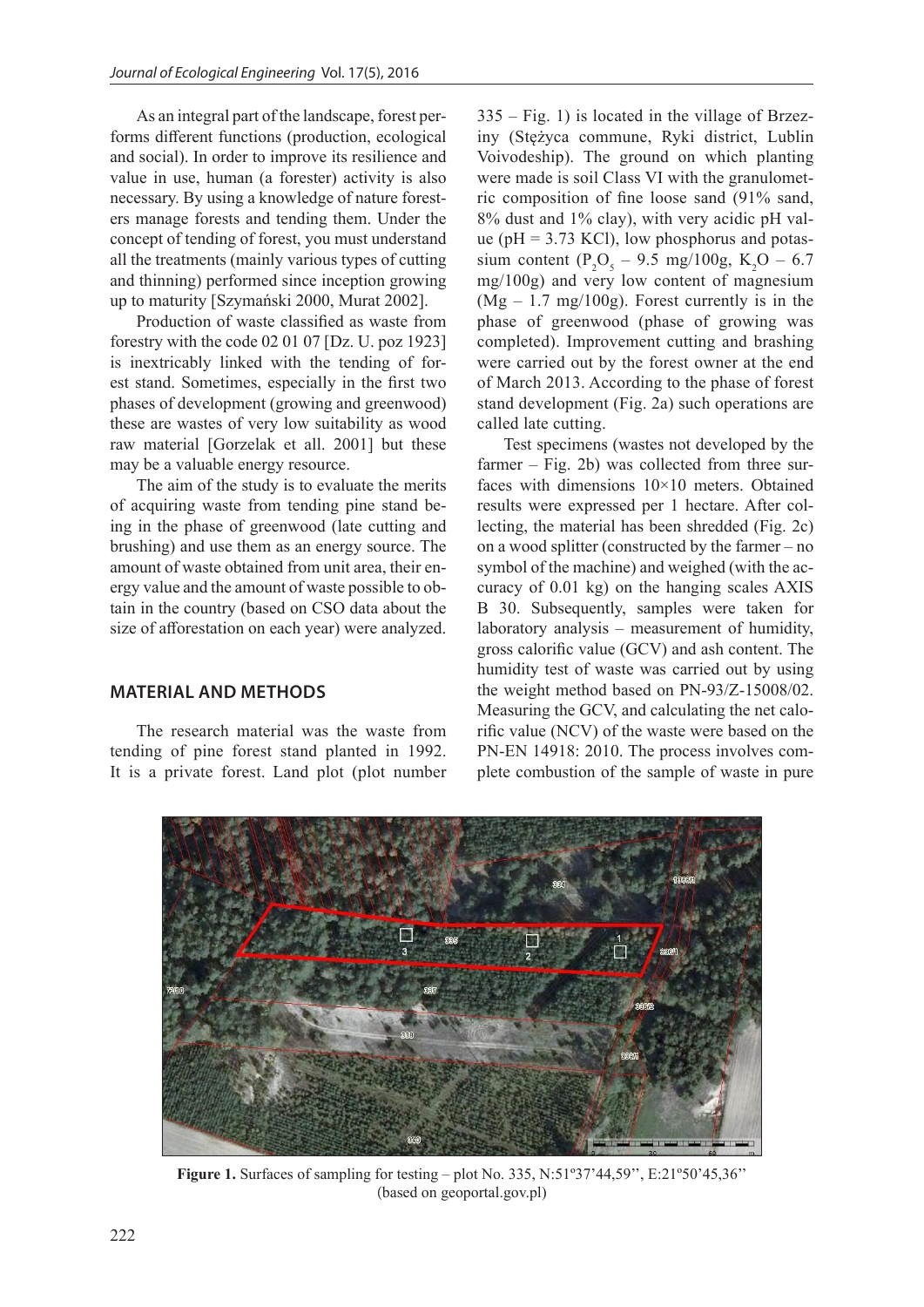

**Figure 2.** a) Tree stand before tending; b) Tree stand after tending; c) Wastes after shredding.

oxygen in a calorimeter KL-12Mn. Net calorific value of samples was calculated by diminishing the obtained value of GCV by vaporization of water vapor present in the exhaust (arising from the combustion of hydrogen contained in the fuel). For this purpose, averaged results of content of hydrogen in the dry matter of pinewood taken from the Kokociński [2005] publication were used. Ash content were based on the PN-EN 14775 2010U, whilst bulk density was based on the PN-EN 15103 2010.

## **RESULTS AND DISCUSSION**

One of the basic parameters determining the suitability of biomass as a fuel for technical purposes is humidity content. Besides the elementary composition, just the humidity is highly dependent on the calorific value of all types of biomass [Niedziółka and Zuchniarz 2008] wherein an increase in humidity leads to decrease in the calorific value of the biomass. Equally important is the ash content of the biomass. In addition, moisture plays a significant role in the combustion process, it is also important in the assessment of storage capacities and affects the weight of biomass [Wandrasz and Wandrasz 2006].

Humidity of the tested waste (at the operational state) were ranged from 34.61% (area 2) to 37.10% on area 1 (average 35.46%) – Table 1. Differences at the humidity results mainly from the organization of work of collection of waste generated during the care of trees. Harvesting and shredding of branches (waste) from the surface 2 and 3 (Fig. 1) was carried out immediately after thinning. However in the case of the surface 1 cutting were made in the morning while waste collection in the afternoon. Branches were damp because they were lying couple of hours on the ground. This resulted in increasing of moisture content about 2.5% relative to the branches collected directly from trees. The ash content of the test samples was 0.6% and this value does not deviate from the literature [Komorowicz et al. 2009].

The main parameter that must be taken into account in assessing the merits of acquiring waste of tree care and use them as an energy source is their energy value. For individual surfaces three tests of GCV of samples dried in a laboratory drier (dry mass) were performed. Average values, standard deviation and coefficient of varia-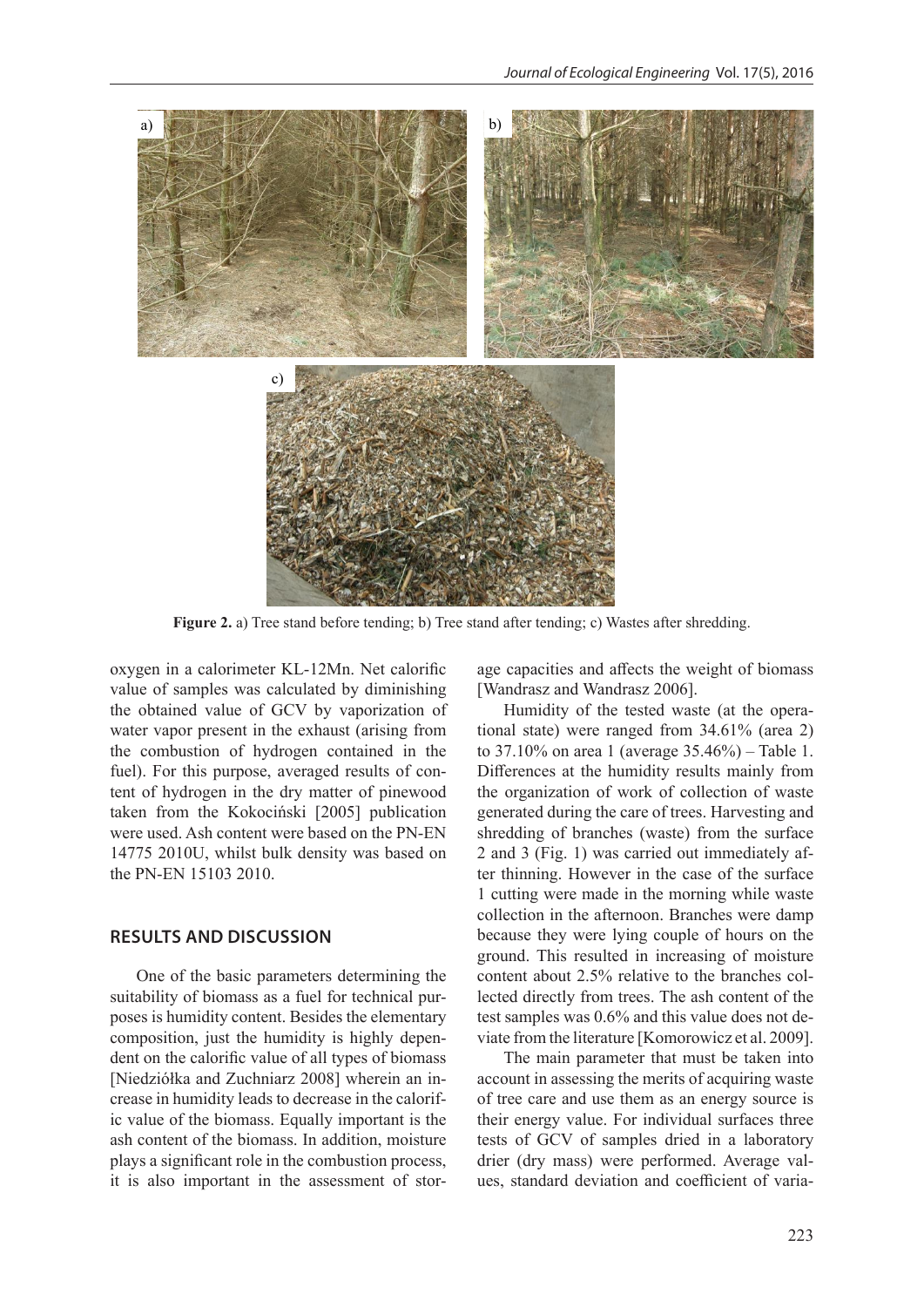| Specification | Mass<br>$[kg \cdot ha^{-1}]$ |                                   |             | Bulk density $[kg \cdot m^3]$ |                   |            |                      |                      |            |                               |
|---------------|------------------------------|-----------------------------------|-------------|-------------------------------|-------------------|------------|----------------------|----------------------|------------|-------------------------------|
|               |                              |                                   |             | not compacted                 |                   |            | compacted            |                      |            | Humidity                      |
|               | īg<br>operatio<br>state      | state*<br>$rac{1}{\sqrt{2}}$<br>÷ | mass<br>dry | 효<br>atio<br>state<br>opera   | state*<br>ξ<br>ंत | mass<br>đη | operational<br>state | $state*$<br>đη<br>ंब | mass<br>άŊ | (operational<br>state)<br>[%] |
| Area 1        | 18693                        | 13833                             | 11758       | 259                           | 193               | 163        | 323                  | 238                  | 203        | 37.10                         |
| Area 2        | 16590                        | 12762                             | 10848       | 245                           | 188               | 160        | 306                  | 236                  | 201        | 34.61                         |
| Area 3        | 17360                        | 13345                             | 11343       | 246                           | 189               | 161        | 309                  | 237                  | 202        | 34.66                         |
| Average       | 17546                        | 13322                             | 11324       | 249                           | 190               | 161        | 313                  | 237                  | 202        | 35.46                         |

**Table 1**. Physical characteristics of wastes (wood chips)

 $*$  air-dry state – humidity 15%.

tion were calculated. The average GCV of dry mass of wastes was 21.09 MJ∙kg-1 (Table 2). Net calorific value of dry mass was calculated taking as the Kokociński [2005] the average hydrogen content of pinewood of 6.1%. Average of this value was 19.42 MJ∙kg-1 (standard deviation 0.24 MJ∙kg-1, coefficient of variation 1,26%). While the ash content at the test samples equal 0.6%, the NCV of dry ash-free mass was 19.53 MJ∙kg-1. For air-dry (average humidity 15%) the average NCV of the tested wood chips was 16.13 MJ∙kg-1. The NCV of operational state of wood chips (average humidity 35.5% – Table 1) was about 11,64 MJ∙kg-1. These values do not deviate from the values given by other authors (Gradziuk et al. 2003, Kokociński 2005, Komorowicz et al. 2009, Niedziółka and Zuchniarz 2006].

Another parameter that must be taken into account whilst assessing the merits of acquiring waste of tree care and use them as an energy source next to the calorific value is the amount of wastes possible to obtain per unit area. In case of the analyzed afforestation the mass (in the operational state) of generated wastes – branches from tree brashing expressed per 1 hectare ranged from  $16.59$  Mg (surface 2) to  $18.69$  Mg (surface 1) – Table 1. After drying to the air-dry state, these values are reduced appropriately to 12.76 Mg and 13.83 Mg (average13.32 Mg). Useful parameter especially when transport organization is also the bulk density. Moisture content in the case of this parameter is also important. The bulk density of not compacted shredded wastes averaged 249 kg∙m-3 for operational state and

| Specification                | Gross calorific<br>value<br>$[MJ·kg-1]$ | Net calorific value<br>of dry mass<br>$[MJ·kg-1]$ | Net calorific value<br>of air-dry mass<br>$[MJ·kg-1]$ | Net calorific value<br>of operational<br>state [MJ·kg <sup>-1</sup> ] | Ash<br>$\frac{0}{0}$ |  |  |  |  |  |  |
|------------------------------|-----------------------------------------|---------------------------------------------------|-------------------------------------------------------|-----------------------------------------------------------------------|----------------------|--|--|--|--|--|--|
| Area 1                       |                                         |                                                   |                                                       |                                                                       |                      |  |  |  |  |  |  |
| sample 1                     | 21.29                                   | 19.79                                             | 16.45                                                 | 11.52                                                                 | 0.6                  |  |  |  |  |  |  |
| sample 2                     | 21.14                                   | 19.52                                             | 16.21                                                 | 11.35                                                                 | 0.6                  |  |  |  |  |  |  |
| sample 3                     | 20.94                                   | 19.22                                             | 15.96                                                 | 11.16                                                                 | 0.6                  |  |  |  |  |  |  |
| Average                      | 21.13                                   | 19.51                                             | 16.21                                                 | 11.34                                                                 | 0.6                  |  |  |  |  |  |  |
| Area 2                       |                                         |                                                   |                                                       |                                                                       |                      |  |  |  |  |  |  |
| sample 1                     | 20.97                                   | 19.33                                             | 16.05                                                 | 11.77                                                                 | 0.6                  |  |  |  |  |  |  |
| sample 2                     | 21.32                                   | 19.63                                             | 16.31                                                 | 11.97                                                                 | 0.6                  |  |  |  |  |  |  |
| sample 3                     | 20.80                                   | 18.96                                             | 15.74                                                 | 11.54                                                                 | 0.6                  |  |  |  |  |  |  |
| Average                      | 21.03                                   | 19.31                                             | 16.04                                                 | 11.76                                                                 | 0.6                  |  |  |  |  |  |  |
| Area 3                       |                                         |                                                   |                                                       |                                                                       |                      |  |  |  |  |  |  |
| sample 1                     | 21.08                                   | 19.31                                             | 16.04                                                 | 11.75                                                                 | 0.6                  |  |  |  |  |  |  |
| sample 2                     | 21.12                                   | 19.52                                             | 16.21                                                 | 11.88                                                                 | 0.6                  |  |  |  |  |  |  |
| sample 3                     | 21.15                                   | 19.50                                             | 16.22                                                 | 11.89                                                                 | 0.6                  |  |  |  |  |  |  |
| Average                      | 21.12                                   | 19.51                                             | 16.23                                                 | 11.90                                                                 | 0.6                  |  |  |  |  |  |  |
| Total average                | 21.09                                   | 19.42                                             | 16.13                                                 | 11.64                                                                 | 0.6                  |  |  |  |  |  |  |
| Standard deviation           | 0.16                                    | 0.24                                              | 0.21                                                  | 0.27                                                                  |                      |  |  |  |  |  |  |
| Coefficient of variation [%] | 0.79                                    | 1.26                                              | 1.29                                                  | 2.34                                                                  |                      |  |  |  |  |  |  |

**Table 2**. Fuel properties of wastes (wood chips)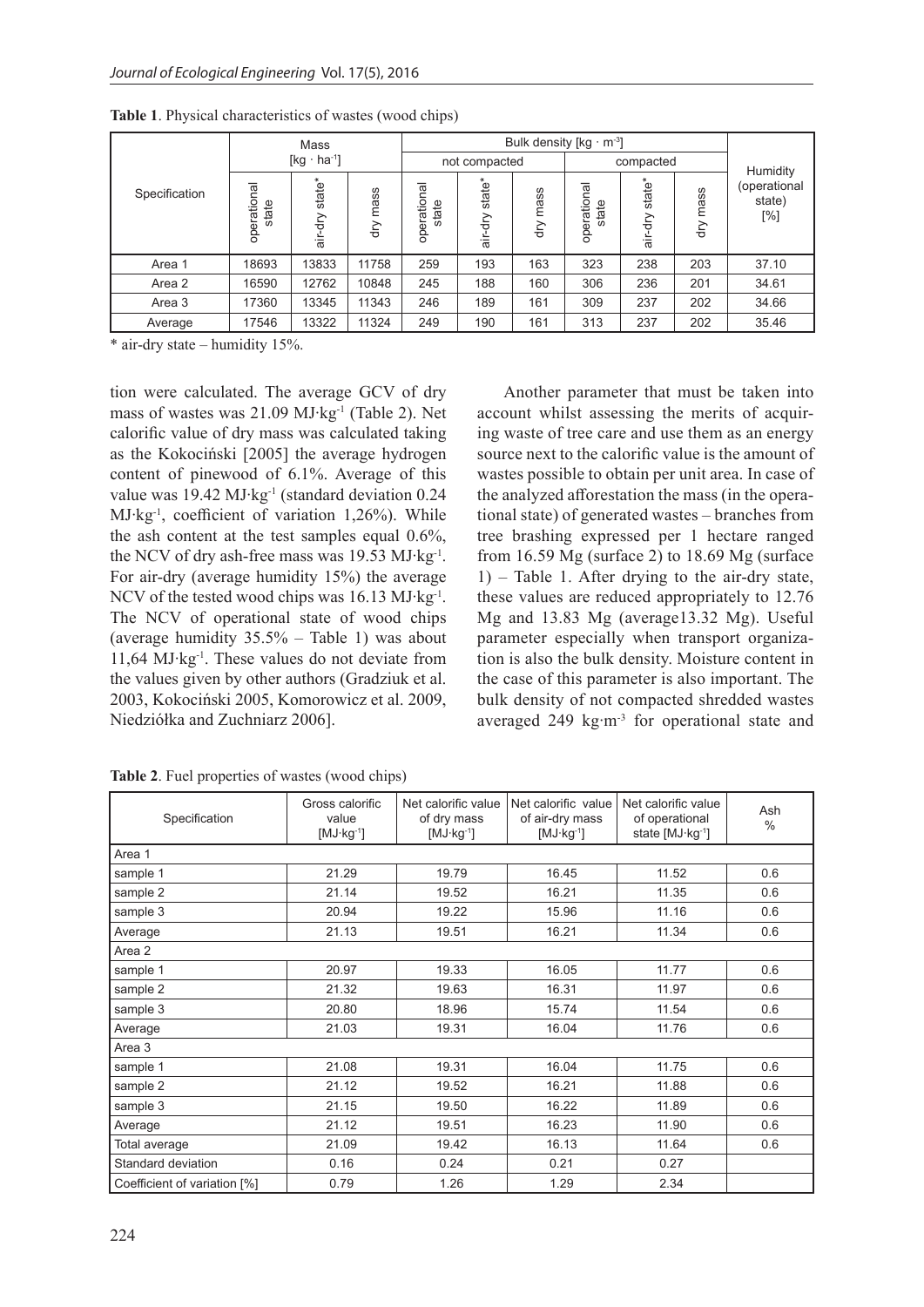190 kg∙m-3 for air-dry state. For compacted state, the mass of 1 cubic meter of shredded wastes averaged 313 kg for operational state, and 237 kg for air-dry state. These values are within the range shown by the literature [Gradziuk et al. 2003], however, these are the values of the lower range. Therefore, a bulk density of investigated wood chips should be assessed as low. The cause of this is large heterogeneity (hindering of compaction) of the particles after shredding (Figure 2c) where a large volume is occupied by free spaces. This is due to the type of shredded material (branches with diameter not more than 30 mm) and imperfections of shredding machine (self-built of farmer).

The Central Statistical Office data [CSO 2015b] shows that as a result of implementation of the National Program of Forested Areas Increase, on average in the period 1995–2014, per year on private land were afforested 7.1 thousand hectares of land. From this, 58.5% are pine forests.

Therefore it must be assumed that the annual need for late cutting and tree brashing (such as planting analyzed on this study – age  $20 - 25$ years), in the case of pine stands will occur about 4.1 thousand hectares of land. From such surface area it will be able to obtain wastes (mainly branches from brashing) such as examined in this study.

Assuming that 1 ha can be obtained average 13.32 Mg air-dry wastes (wood chips) such as shown in the work, only tending of non-state afforestation can get about 54.6 thousand Mg of wastes per year (almost the same amount of state land additionally). Taking the average airdry net calorific value of investigated wastes about 16.13 MJ∙kg-1, the theoretical amount of possible to get energy could reach 880.7 TJ. Therefore, the obtainable biomass could replace 41.8 thousand Mg of hard coal, 24.9 thousand  $m<sup>3</sup>$  of fuel oil, 33.8 million  $m<sup>3</sup>$  of natural gas or 68.8 thousand Mg of straw.

#### **CONCLUSIONS**

On the basis of the conducted research, the merits of acquiring waste from care of pine stand in the phase of greenwood (late cutting and brashing) and use them as an energy source, following conclusions can be formulated.

- 1. Late cutting of pine stands can contribute to the formation of relatively large amount of wastes (mainly branches) – in the case of an investigational forest one hectare can provide about 17.5 Mg of humid wood chips.
- 2. After drying to air-dry state (humidity 15%) obtainable mass of wastes from 1 hectare may total about 13.3 Mg.
- 3. The net calorific value of humid wood chips (average humidity of 35.5%) was about 11.64 MJ∙kg-1, dried on the open air – 16,13 MJ∙kg-1, completely dry – 19.42 MJ∙kg-1.
- 4. Examined wood chips (on the air-dry state) related to 1 hectare could theoretically provide the equivalent of 10.2 Mg of hard coal,  $6.1 \text{ m}^3$ of fuel oil, 8.2 thousand  $m<sup>3</sup>$  of natural gas or 16.8 Mg of straw.
- 5. Most of the work of harvesting of wastes from forest stand tending, such as shown in work, must be done by hand, and organization of harvesting of branches has an influence on humidity of obtained biomass.
- 6. The results show that the areas designed for afforestation, already in the phase of greenwood can be a useful area of energy, and sourced biomass from tending of plantings can be a valuable resource, especially at the local.
- 7. Tending of plantings, such as the plantings analyzed at this work, will require about 4,1 thousand hectares of plantings on private land annually. This way you can get about 54.6 thousand Mg of biomass per year.

### **REFERENCES**

- 1. CSO 2015a. Energy from renewable sources in 2014. Central Satistical Office. Statistical Information and Elaboration. Warsaw (In Polish).
- 2. CSO 2015b. Forestry. Central Satistical Office. Statistical Information and Elaboration. Warsaw (In Polish).
- 3. Directive 2009/28/EC of the European Parliament and of the Council of 23 April 2009 on the promotion of the use of energy from renewable sources.
- 4. Dz. U. 2014 poz. 1923. Regulation of the Minister of Environment of 9 December 2014 regarding waste catalog (In Polish).
- 5. Gorzelak A., Gil W., Głaz J., Kolk A., Suwała M., Zachara T., Zając S. 2001. Small holding forests management. Ed. IBL. Warsaw (In Polish).